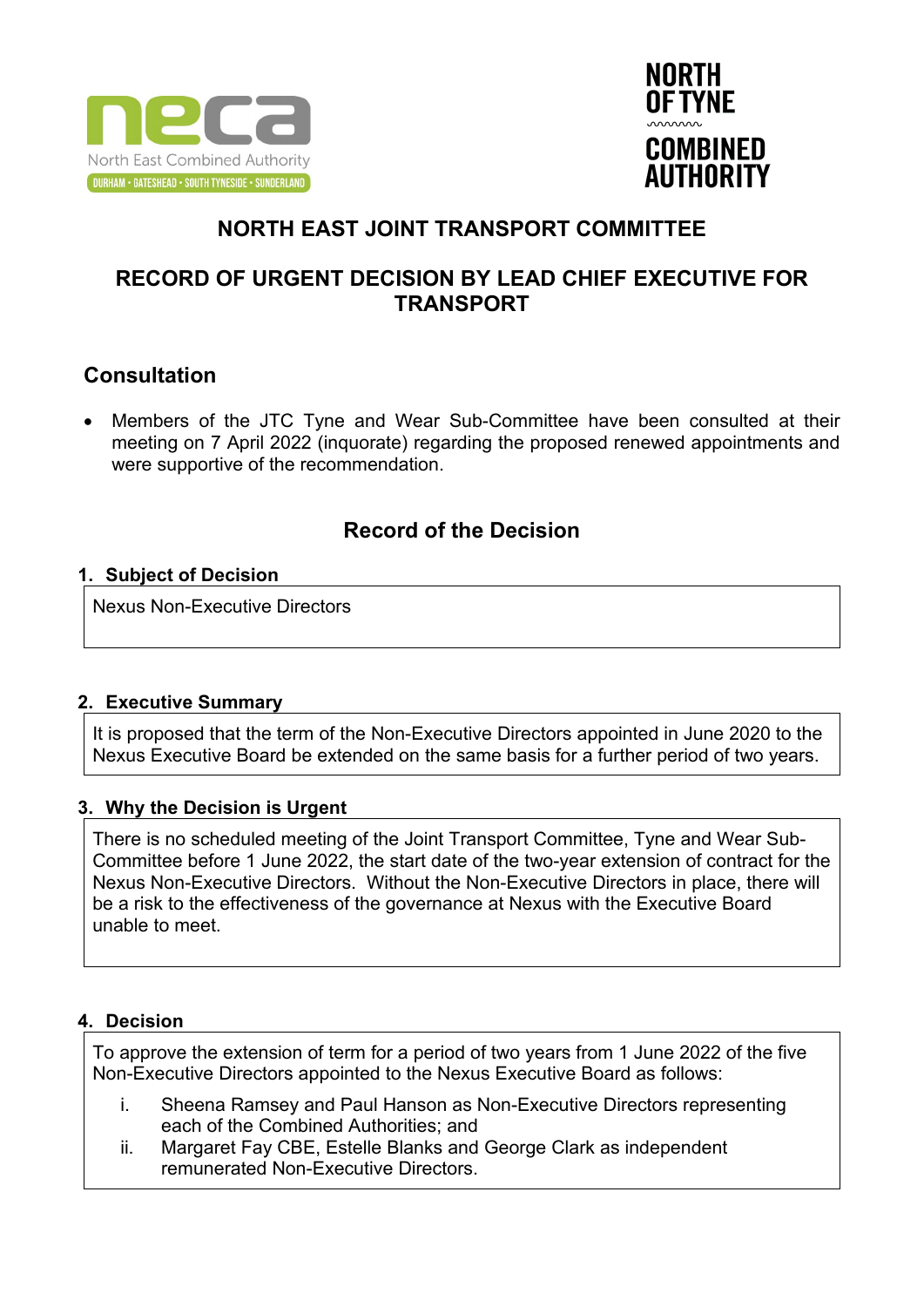



# **NORTH EAST JOINT TRANSPORT COMMITTEE**

### **RECORD OF URGENT DECISION BY LEAD CHIEF EXECUTIVE FOR TRANSPORT**

### **4(b). If Exempt or Confidential, please provide a reason:** N/A

#### **5. Alternative options considered**

The alternative option of not renewing the appointments has been dismissed on the grounds that the current membership of the Board is working effectively following its initial appointment of two years and is not felt necessary to readvertise for the independent members of the board at this time pending greater clarity on regional transport governance arrangements.

#### **6. Reason for Decision**

These proposals support Nexus' governance so as to increase its effectiveness and to ensure its fulfilment of its duties under the Transport Act 1968 (as amended).

### **7. Date of consultation with the Monitoring Officer for Transport and their relevant comments**

Date: 14 April 2022 Comments: No objection

### **8. Date of consultation with Chief Finance Officer and their relevant comments**

Date: 22 April 2022

Comments: No objection

### **9. Contact Officer**

Tobyn Hughes Managing Director, Transport North East

[tobyn.hughes@transportnortheast.gov.uk](mailto:tobyn.hughes@transportnortheast.gov.uk)

07824 623689